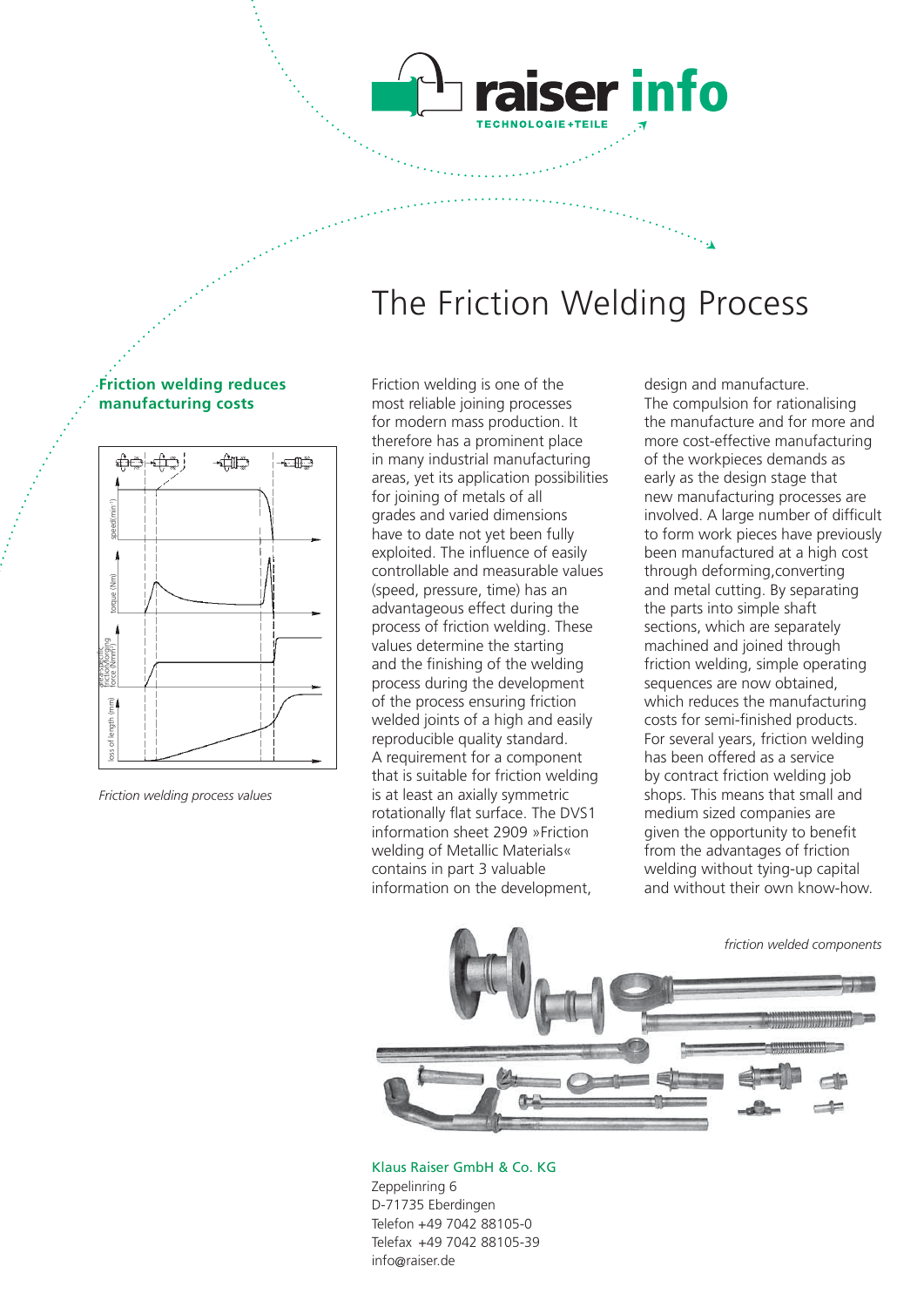### Walking made easy

ser info

**Friction welded hip joint prosthesis** The most modern surgery techniques and the immense progress made in medicine today allow patients to be fitted several times over with hip joint prostheses. To do this, it is necessary to anchor the prosthesis more deeply into the bone that had been damaged by the previous prosthesis. Friction welded hip joint prostheses are used for this purpose. The drop-forged blank of a normal prosthesis made of TiAl6V4 is lengthened with an appropriate round bar from the same material. By selecting suitable friction welding parameters, the grain

structures can be modified in the area of the weld seam and heataffected zone that withstand the impact loads. Extensive mechanical-engineering and metallographic examinations have shown that the friction-weld joint does not adversely affect the properties of the prosthesis. The machining of the joint seat of the prosthesis undertaken before the friction welding process requires a special clamping technique for accommodating the axial force.



*hip joint prosthesis and blank*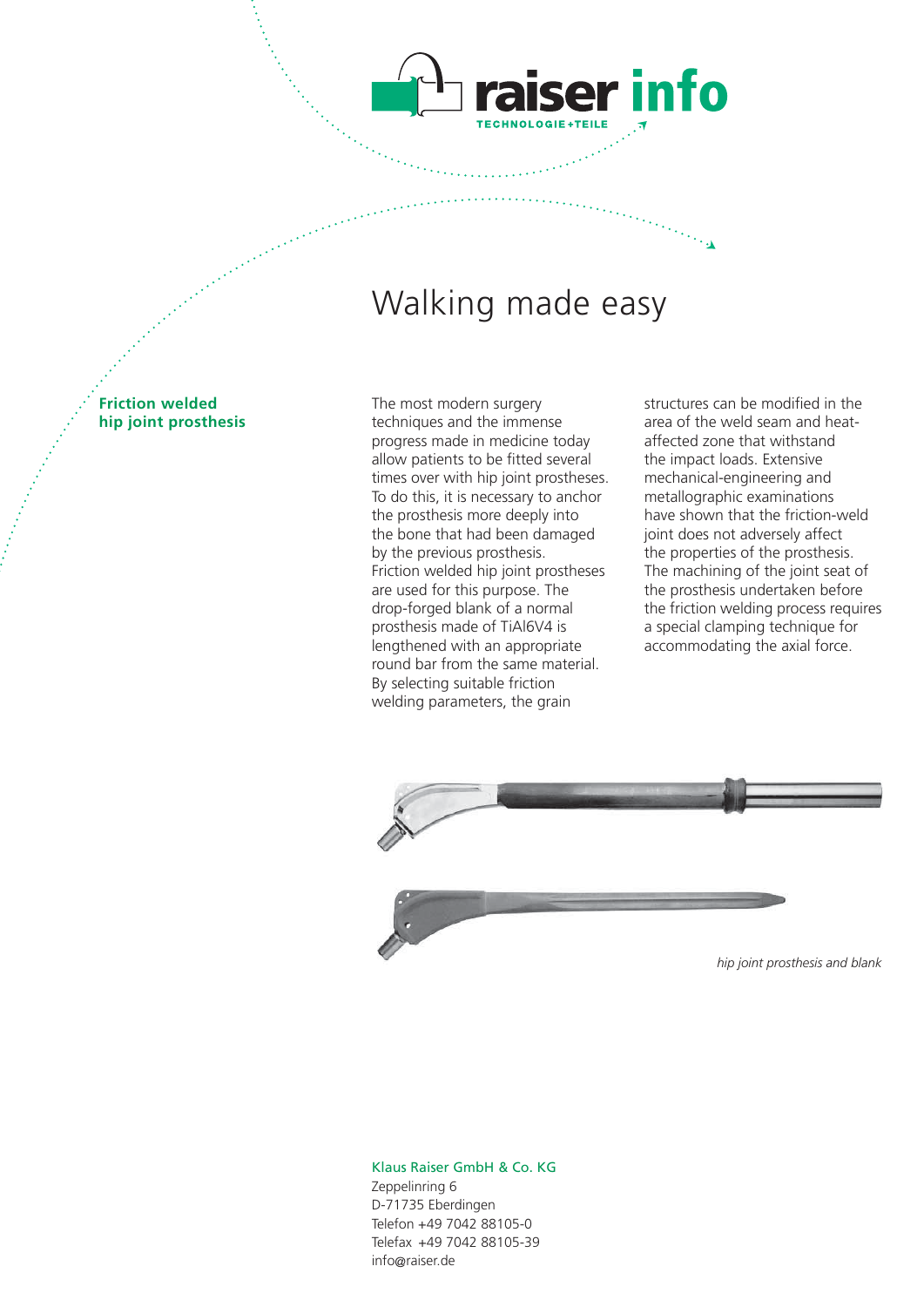### VDI Tool Holder

aiser info

#### **Friction welding reduces material and manufacturing costs**



*prepared blank*



*tool holder for NC-Lathes in compliance with DIN 69880*

Standardised VDI tool holders in compliance with DIN 69880 are invariably used for accommodating stationary and driven tools in CNC-automatic lathes and machining centres. The machining of these tool supports from the solid is very cost-intensive due to the long machining time and high wastage. Friction welding offers a costeffective and technically equivalent manufacturing alternative. Two sawn sections made from steel rod and square or flat steel bar are friction welded to a blank, which has only a small overall machining allowance. With

complex structures, the square bar can be accordingly pre-machined as rod so that only one machining tolerance is required at the shank part, and no machining of the outer contour of the tool holder is required. The quality of the friction welded joint guarantees satisfactory and homogenous joining of the two components. Its properties are comparable with the variant manufactured from one piece. The tool holder blanks are manufactured from C45 and/or 16MnCr5 material. Hardening or tempering across the friction welded zone is possible without restriction.





*tool holder and blank*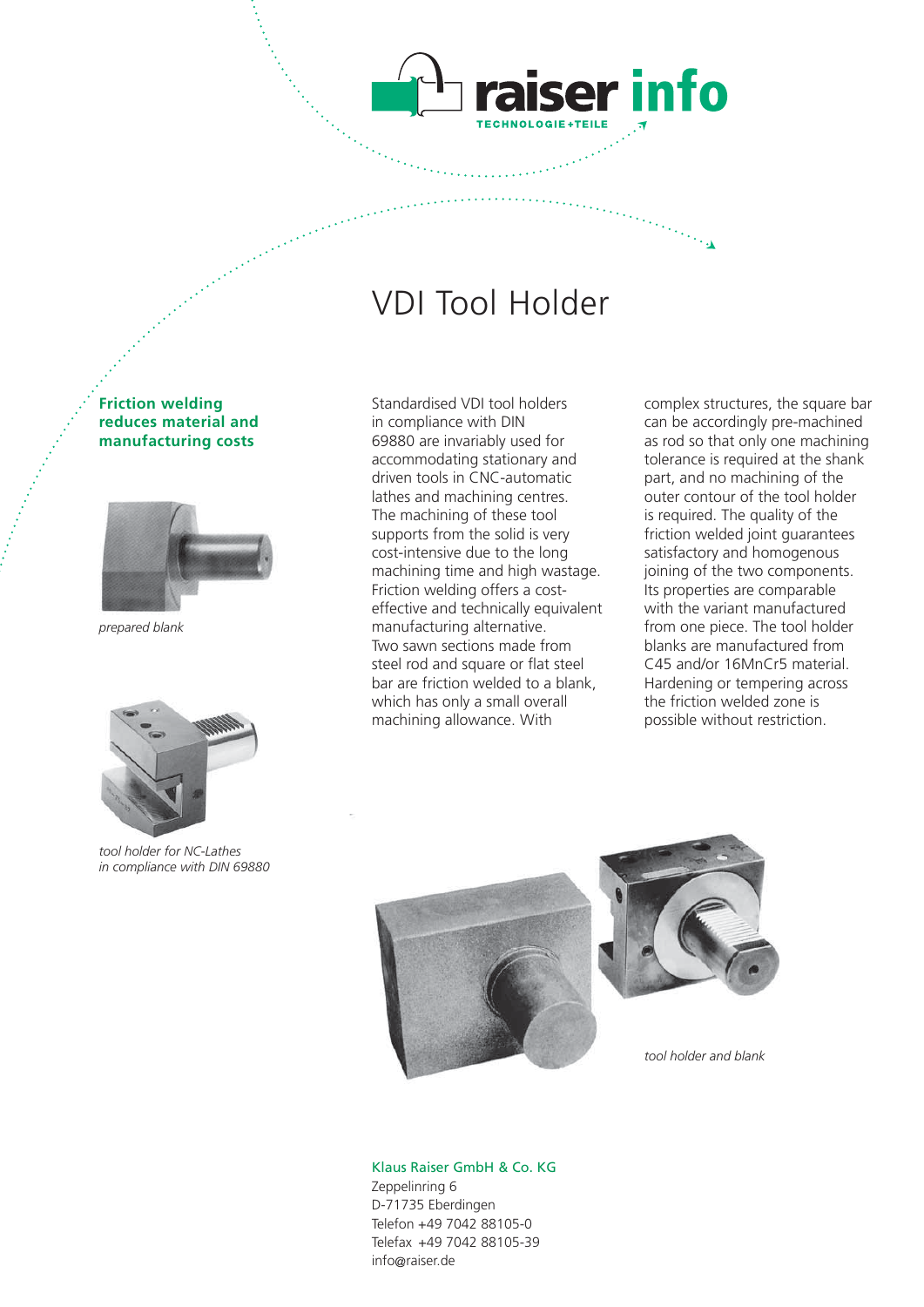

# High-quality work pieces through friction welding

With the further development of the precision cast- and precision forging technology, new avenues were sought to manufacture complicated forms in machine and gear construction. Many of these components usually have a shaftlike shank which requires the use of large and expensive presses and plants, and the break-even point is therefore soon reached, often limiting the use of this technique. By separating these parts into a shaped component and

a shaft component, shaped components with low pieceweights are required. Single components manufactured in this way are joined to a highquality workpiece through friction welding. The special advantages of friction welding, which are a high degree of mechanisation, good reproducibility of the welding parameters, guarantee joints with a constant high level of quality.

**Friction welded precision cast components and shafts.**



*pinion shaft*



*front axle-carrier tube*



*gear shaft*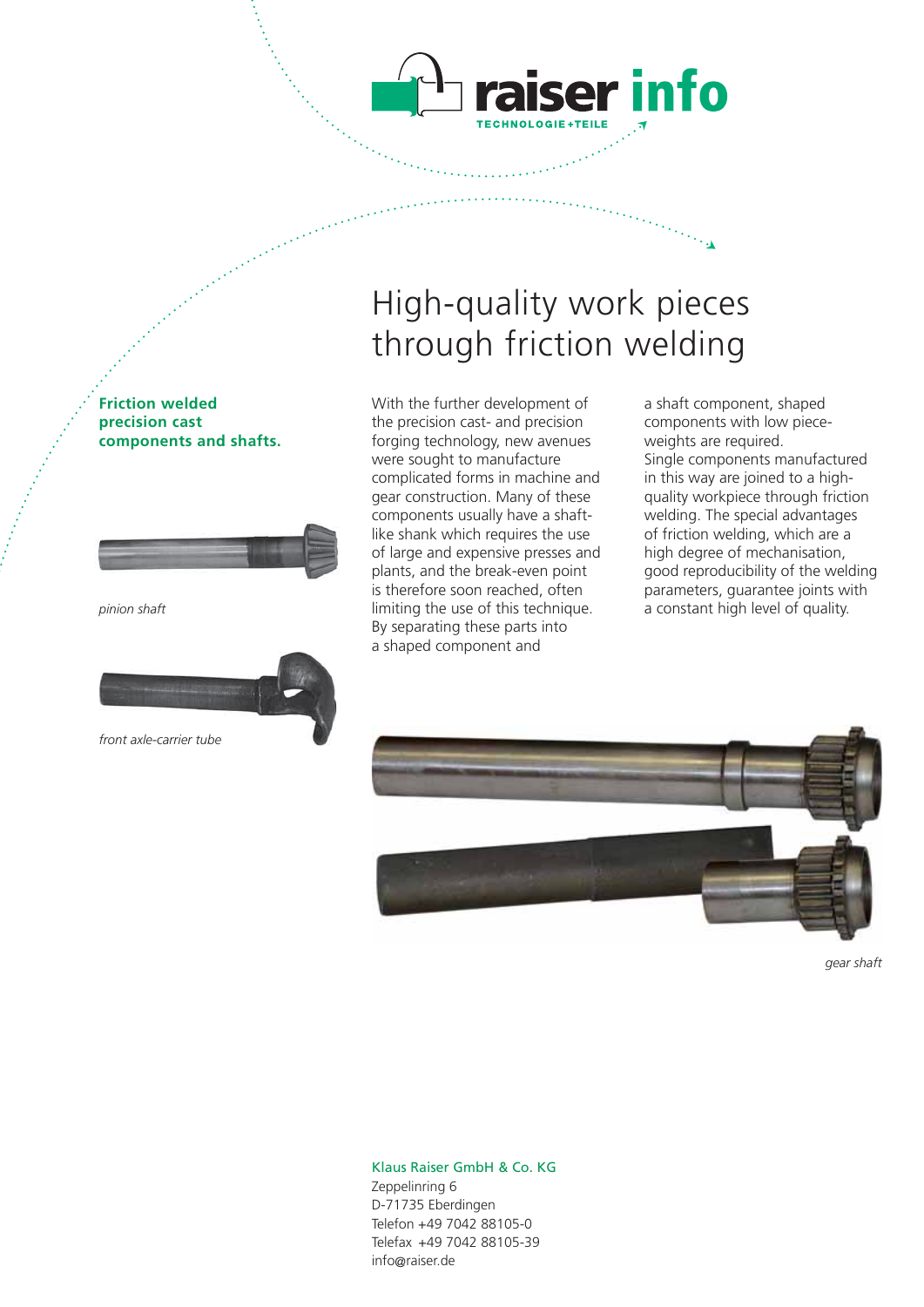# Design freedom through friction welding

iser info

Friction welding is often used in gear construction, with two advantages of friction welding being used. In one respect, friction welding offers the opportunity of combining high-quality hardened- and tempered steel with less expensive steel and in another a considerable amount of machining costs can be saved by using friction welding.

#### Pinion shaft

Both advantages become clear by the pinion shaft shown below and its development stages. By welding two sawn sections to one blank with low machining allowance, the manufacturing costs compared with other alternative methods of manufacture are very low. Furthermore, there is the opportunity of producing the two components from different materials to accommodate the stress. Materials used are

carbon steel (C45, C60), case hardening steel (16MnCr5, 20MnCr5), or quenching and tempering steel (42CrMo4).

#### Bevel gear shaft

Machined components can also be joined with each other through friction welding. In the case of the bevel gear shaft shown made of C45k, the machining of the bevel gear is made easier. The welded-on stub shaft is machined after the friction welding. The full-area welding of the two shaft components to each other guarantees the full load of the component.

#### Eccentric shaft

An eccentric shaft can be made from round bar sections through friction welding. The advantages of this solution to the problem are again saving in material and lower machining costs. The advantages

> of friction welding provide greater design freedom, which may be used for innovative product solutions.

Klaus Raiser GmbH & Co. KG Zeppelinring 6 D-71735 Eberdingen Telefon +49 7042 88105-0 Telefax +49 7042 88105-39

info@raiser.de





**Friction welding**





*bevel gear shaft*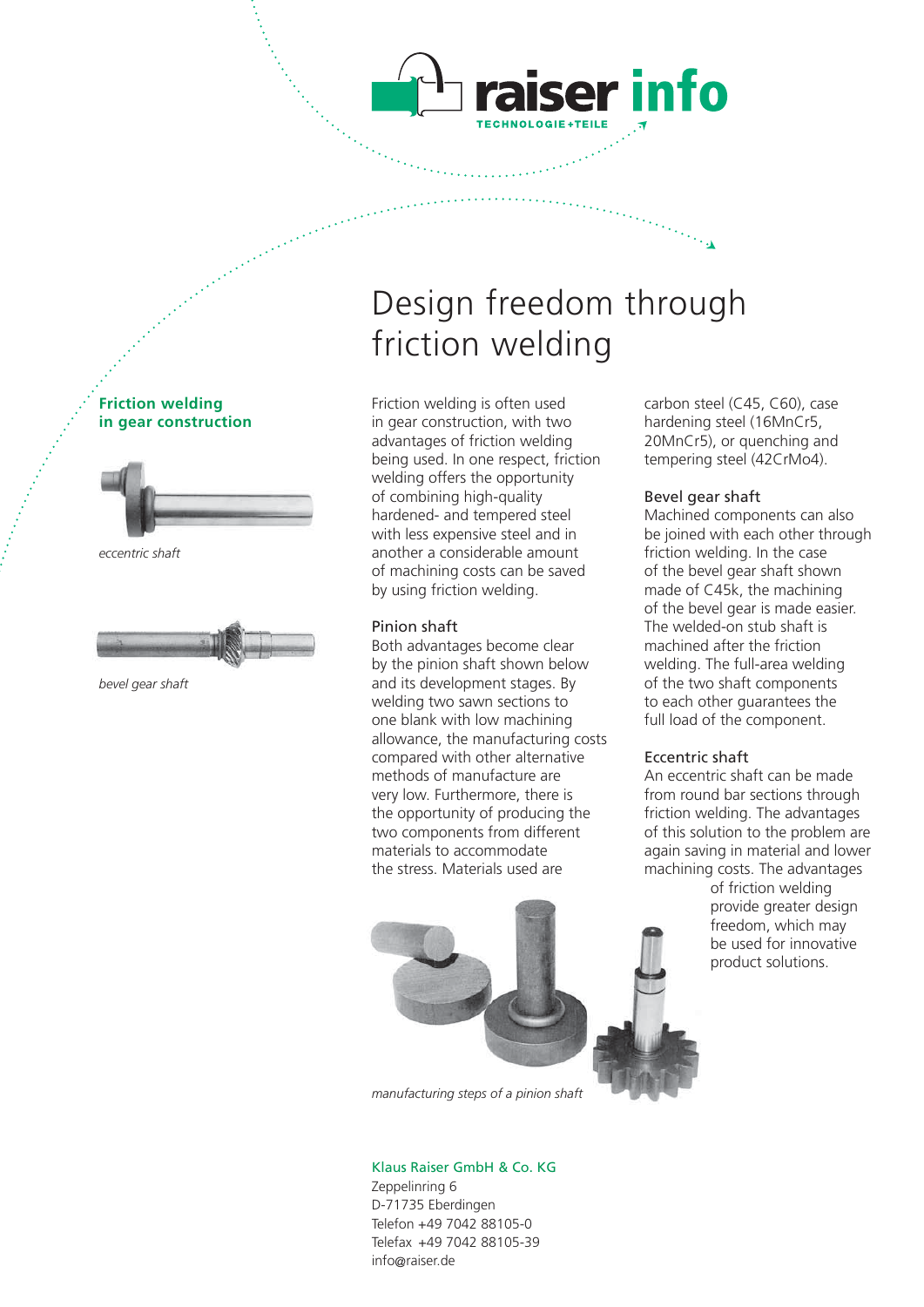

ser info

**Cost-effective manufacture of milling spindles** The special advantages of friction welding have, for many years, been successfully applied in the manufacture of milling spindles in compliance with DIN. In the past, the geometric form of the components led to high costs in drop-forging or in machining from blank material. These costs are considerably reduced through the separation into a steep-angle taper component and a shaft component. The steep-angle taper component is conveniently produced as a forged component in large numbers. The smaller dimensions reduce the die costs, which furthermore are redeemed sooner by the large number of pieces. The shaft component is sawn from commercial steel

bar in any diameter or length. No further machining is needed before friction welding. The allowance for the finished machining of the friction welded blanks is only 3 to 5 mm on the diameter, so that only minimum metal-cutting costs are incurred. The brief application of heat and the narrow heat-affected zone give rise to the fact that with the case hardening steel 16 MnCr5 used, no expensive post-heat treatment is required. The necessary tempering of the finished component across the weld zone is possible without any problems and does not affect the quality of the friction welded joint.

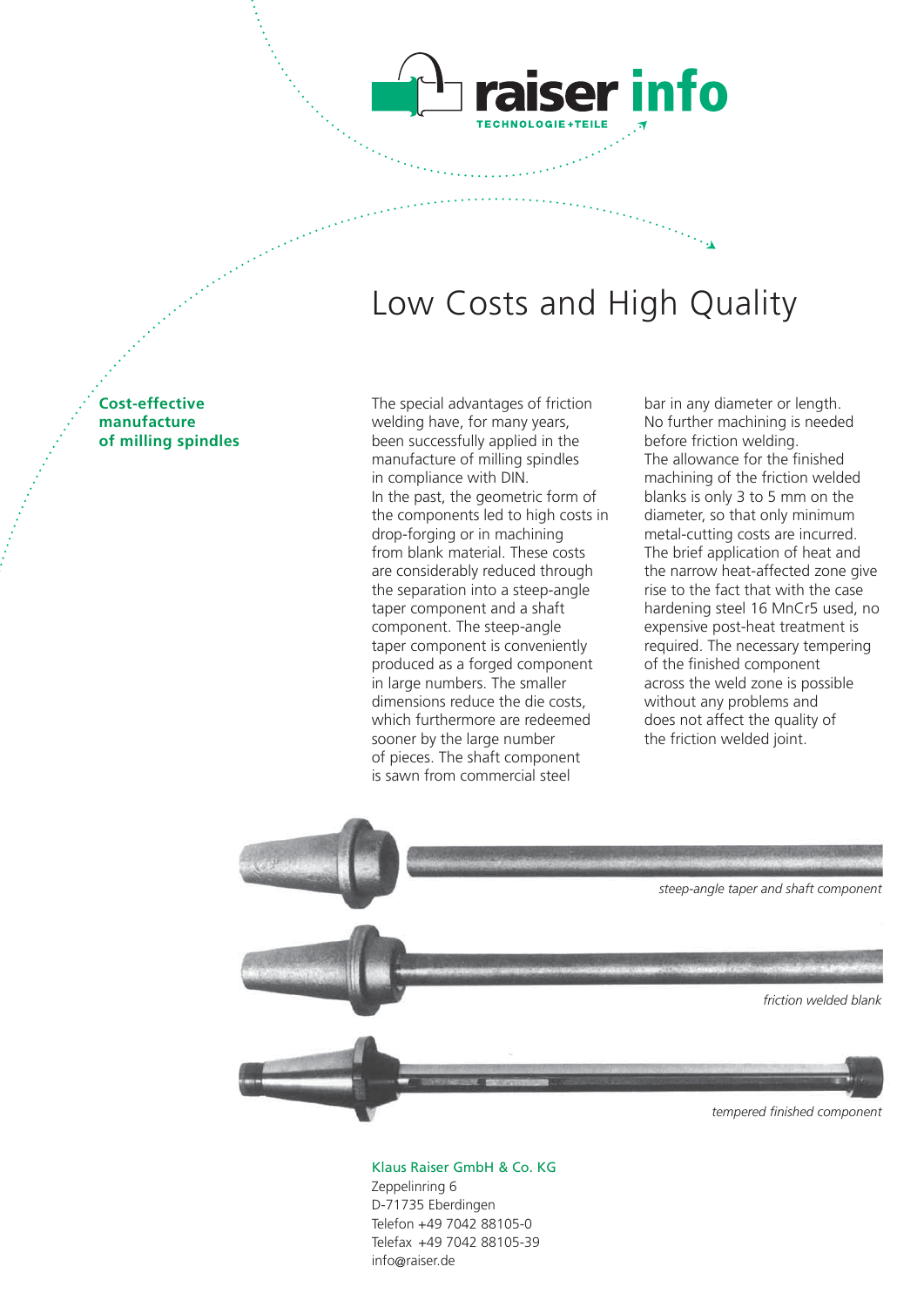# Fun with driving and safety through friction welding

ser info

Friction welding has been used for many years in the automobile industry because of its reliability and economic viability. In modern motor vehicles, friction welded components are found in the most varied function elements, of which three examples are shown here:

#### Example: lorry brake piston

The elements of lorry brake pistons are subject to the highest safety requirements, which are met by friction welding. In the manufacture of brake pistons, a through a special burnishing and stamping process manufactured disc made of St 37-2 and a threaded stud made of X12CrMo517 are joined to each other. By complying with narrow tolerance zones, an installationready function element is produced here through friction welding, which is fabricated without further machining in the assembly.

#### Example: dynamo armature

The friction welding process is also used for a new generation of water-cooled dynamos for the manufacture of armatures. In this case, the drop-forged claw pole made of St 37-3 is friction welded to a round bar section made of C60. Apart from achieving an all-over joint in this case through the friction welding, the design of the drop-forging component is simplified in one respect and in another the machining costs are considerably reduced.

#### Example: Prop shaft

As many as two friction welded joints are used in the manufacture of a prop shaft. In separate welding processes the drop-forged end pieces made of Ck35 are welded to a tube section made of Ck35. By using friction welds, the wall thickness of the tube section can be reduced compared with other welding processes and therefore the moving mass is reduced. The quality of the friction welded joints is proven by the spot-check implementation of component bending tests.

#### **Used of friction welded components in automobile manufacture**



*lorry brake piston*



*dynamo armature*



*prop shaft*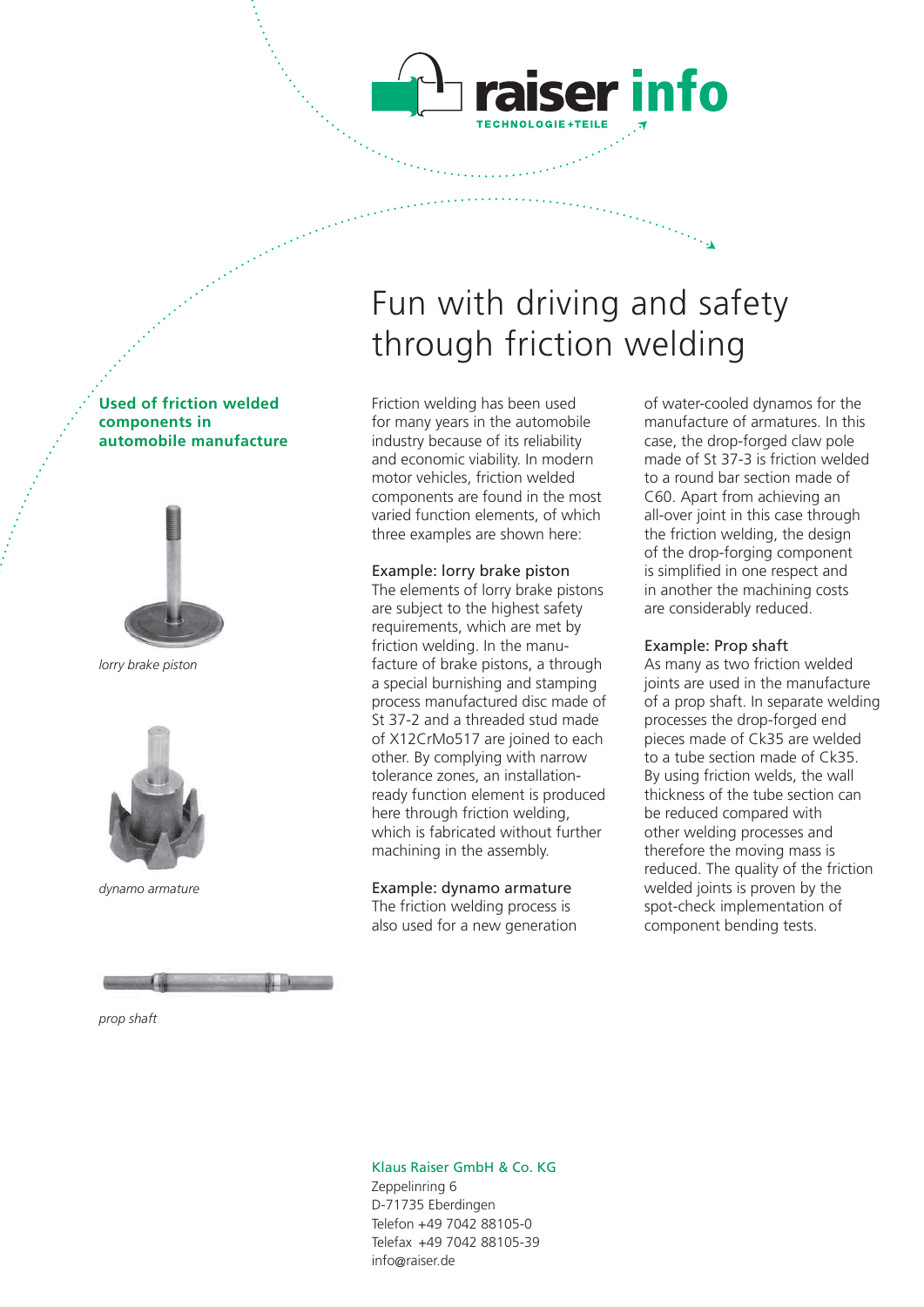# A modern joining process for steel-framed structures

ser info

The use of industrially prefabricated individual components is already realised to a very high degree in steel-framed structures. Further rationalisation has been achieved through the successful use of friction welding technology. Ed. Züblin AG, as the applicant, and Klaus Raiser GmbH, as the manufacturer, have obtained the federal-wide approval for the friction welding process for the first time in steel-framed structures from the »Institut für Bautechnik« under the approval No. Z-144-9. Klaus Raiser GmbH introduced this process to international specialist visitors at the »Schweißen und Schneiden ,85« exhibition. Friction welding, which has been used with great success in the metal working industry for many years, stands out in this respect by a high level of quality, manufacturing safety and easy reproducibility.

It reads in the approval notification: »the friction welded joints should be considered as a butt seam with full wall thickness and proven seam quality as specified in DIN 4100«. This means that the factor

1.0 is used for friction welded joints, which compared with other processes having a factor 0.8 corresponds to an increase in the allowed load of 25 %. The sawn-off tubes are friction welded to the drop forged connecting pieces. The tubes and forged parts are manufactured from St 52-3 material in diameters from 60.3 to 127 mm, with wall thicknesses from 2.6 to 12 mm and in lengths of 6 m. The manufacture is carried out on the basis of precisely specified standards, the set data are controlled by a monitoring system and each weld is recorded. The external inspection is carried out by FMPA Baden-Württemberg on the basis of an inspection contract; spot-check tensile tests down to fracture are conducted during the manufacture, the fracture must occur in the tube cross section. Frame members produced in this manner become high-quality support elements with the minimum of material consumption through subsequent machining to length and applying a screw thread.

#### Klaus Raiser GmbH & Co. KG Zeppelinring 6 D-71735 Eberdingen Telefon +49 7042 88105-0 Telefax +49 7042 88105-39 info@raiser.de

### **polygon space frame members**

**Friction welded** 



*ice sports hall, frankfurt/main truss point*

*connection of a frame member of RFW-System Züblin to the node ball*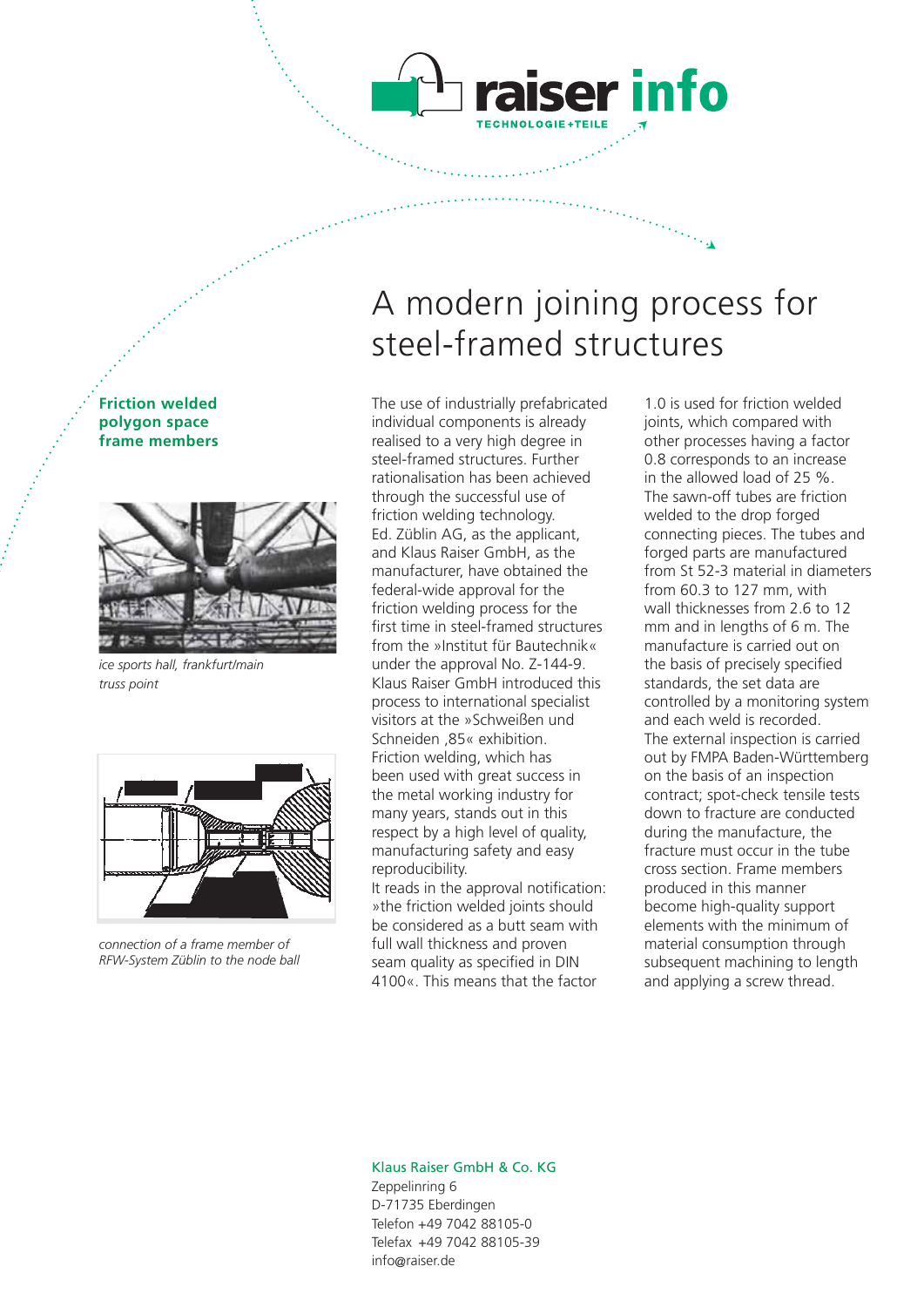

er info

#### **Aluminium to Zirconium Oxide**

*7-metal shaft*



*Al-CrNi specimen component formed after friction welding*

A great advantage in friction welding is the possibility of joining the most varied materials to each other. The fact that the joint formation does not outflow over the fusible phase, makes it possible to join very different materials. A large number of friction welded material combinations are used in industry. Friction welding is widely used in joints of ferritic with austenitic steel. Such joints are used in almost all industrial sectors. In addition, the possibility of joining steel with cast materials is also utilised. Even more interesting than the possibilities for the joining of different steel materials are the possible combinations of different non-iron material with each other or with steel. In

vacuum engineering these are primarily aluminium-steel joints which are used. Steel-copper joints for pressure cast pistons and aluminium-copper joints for the electrical industry are also made by friction welding. The list of materials that are joined to each other using friction welding can be continued without nearly any restriction from aluminium to lead, hard metal, magnesium, nickel based alloys and tungsten to zirconium oxide. Many of the material combinations have been proven in practice, others, such as ceramic-metal joints, are being implemented. The possibilities for friction welding of different materials have surely not yet been exhausted.

*different ceramic-aluminium joints*

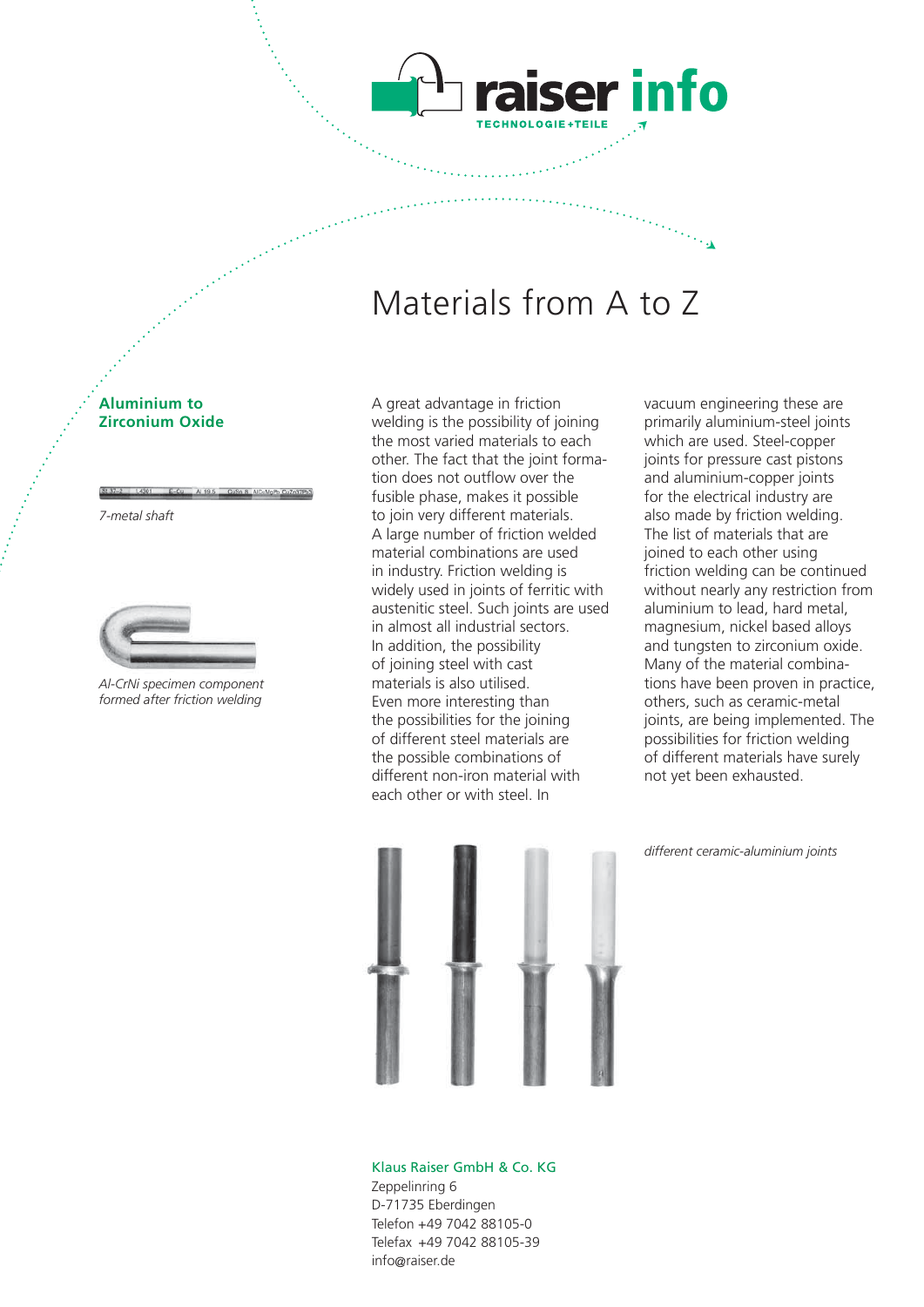### On the move

**Friction welded lorry axles**

The automotive industry was one of the first sectors to recognise the many possibilities of Friction welding and consistently made use of this for their products as early as the end of 60's. Today, Friction welding is increasingly used as an economic and reliable joining process in areas where the highest static and dynamic strength characteristics are required. Friction welded car wheel rims and friction welded lorry axles are the »driving« proof of this. Because of the good joining properties of Friction welding,

the wall thickness of the axle bodies forged from S355 material could be reduced for lorry axles. The higher loaded axle pins were produced from S460QL, which is a higher-grade material. The resulting weight reduction has a positive effect on the lorry pay load and fuel consumption. The high joining accuracy of Friction welding makes it possible for the welded-on bearing pins to be fully machined before welding, thus eliminating the need for costly and laborious lathe machining after welding.



ser info